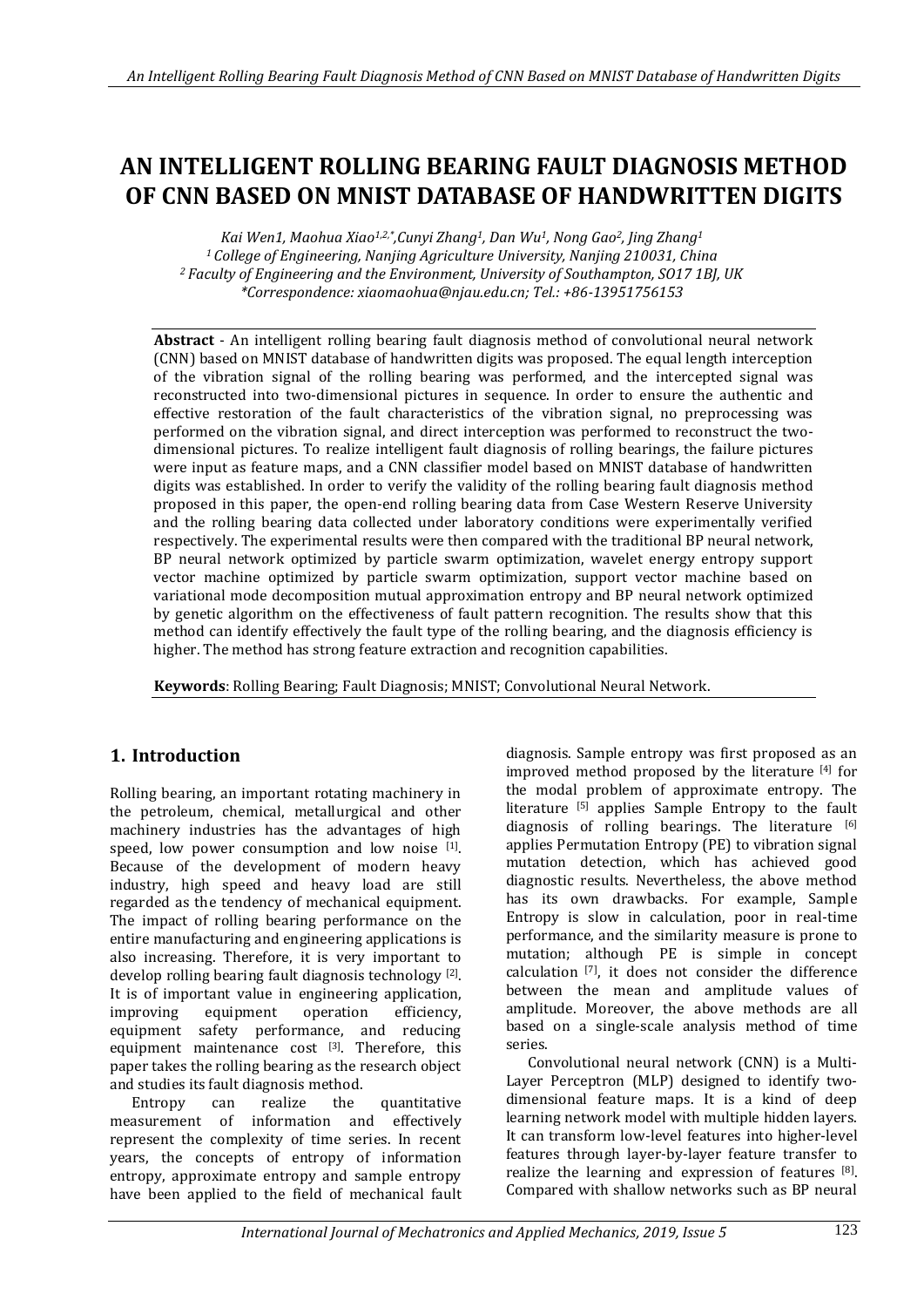network, SVM and others, CNN has stronger learning and expression capabilities for complex features, faster computing speed. At present, CNN has been widely used in speech recognition [9], handwriting recognition, face recognition [10], behavior detection, and text classification [11].

As a network model with excellent recognition performance, CNN has been preliminarily used in the fault diagnosis and has raised the level and increased the efficiency of fault diagnosis. For example: Chen Zhi-qiang et al.  $[12]$ . Considered the feature maps in combination with the statistical characteristics of gearbox vibration signals as the CNN input, and realized the diagnosis and identification of gearbox faults through CNN. The method showed better recognition rate and efficiency than other methods.

In view of the above problems, this paper proposes an intelligent rolling bearing fault diagnosis method of CNN based on MNIST database of handwritten digits, and rolling bearing faults could be diagnosed.

## **2. Construction of Convolutional Neural Network**

#### **2.1. Convolutional neural network**

The CNN is mainly a feature extractor composed of input layer, convolution layer, pooling layer, full connection layer and output layer  $[13]$ . Generally, feature maps showing a number of neurons arranged in a matrix are found in the convolution layer. Neurons in each feature map share weights, and the shared weight is a filter, also known as a convolution kernel. The convolution kernel is usually numbers arranged in a matrix and it will learn the appropriate weights in the network model training. The sharing of the weights of the convolution kernels can reduce the connections between the various layers of the network and the risk of overfitting as well  $[14]$ . The pooling layer mainly includes two forms, mean pooling and max pooling. The pooling layer selects the feature maps of the convolution layer, which reduces the parameters of the model.

# **2.2. Neural network of MNIST database of handwritten digits**

### **2.2.1. MNIST database of handwritten digits**

MNIST is a database of handwritten numbers created by the National Institute of Standards and Technology (NIST) [15]. MNIST is an entry-level computer vision database that contains a total of ten samples from number 0 to number 9 which are stored in the sample matrix as gray values. The database contains 60,000 training samples and 10,000 test samples  $[16]$ . The pixels of all sample images are 28×28 pixels. Some digital samples are taken from the database, as shown in Figure 1.



*Figure 1: Some sample pictures in MNIST*.

Each picture contains 28x28 pixels, and a digital array can be used to represent the picture, as shown in Figure 2.



*Figure 2: Digital array diagram.*

First, the array is expanded into a vector of length 28x28=784, and so is the picture. Then, the images in the MNIST database are expanded into points in the 784-dimensional vector space and show a more complex structure. The entire training database is a tensor of [60000, 784], as shown in Figure 3. The first dimension is used to index the picture and the second dimension is used to index the pixels in each picture. Each element of the tensor here represents the intensity value between 0 and 1 of a pixel in a picture.



*Figure 3: Digital tensor diagram.*

#### **2.2.2. One-hot vectors**

Since a given label is required to identify number 0 to number 9 in the MNIST database of handwritten digits, one-hot vectors are introduced to label MNIST. A one-hot vector except for one digit is 1 and all other digits are 0. Therefore, in the MNIST database of handwritten digits introduced in this paper, the number n indicates a 10-dimensional vector whose number is only 1 in the nth dimension (starting from 0).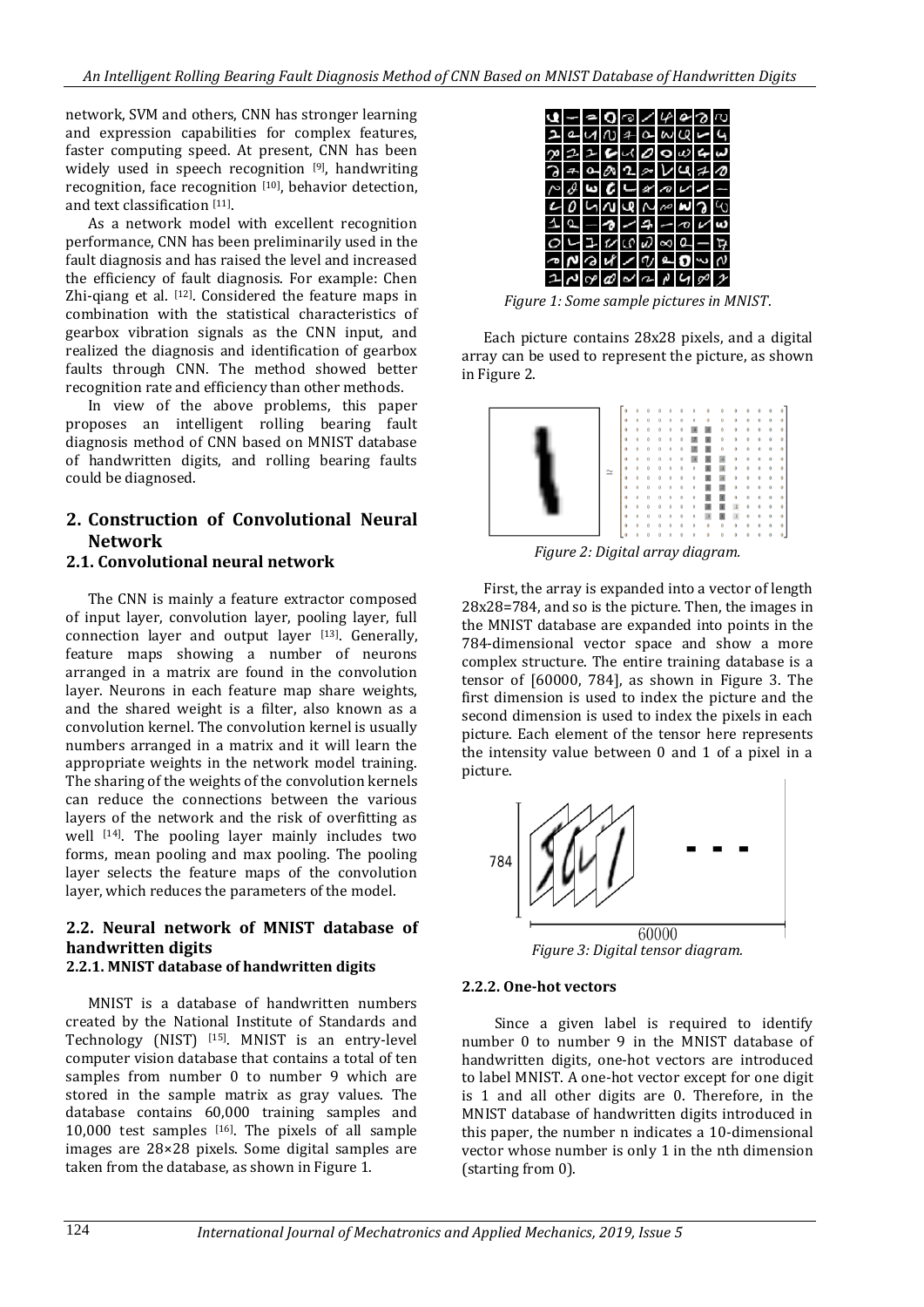For example, the number 1 will be represented as  $[0,1,0,0,0,0,0,0,0,0]$ . Therefore, the training database is a [60000, 10] label number matrix, as shown in Figure 4.



*Figure 4: Digital matrix diagram.*

#### **2.2.3. Convolutional neural network structure of MNIST database of handwritten digits**

Each picture in the MNIST database of handwritten digits represents a number from 0 to 9,

and it is hoped by CNN that the probability that each picture represents each number can be identified.

For example, our model may speculate that the probability of a picture containing the number 9 is 80% but the probability of judging it as 8 is 5% (because both 8 and 9 have a small circle in the top half).

In this paper, the CNN network model of MNIST database of handwritten digits is constructed by two convolutional layers, two pooling layers and two full connection layers.

The last layer of the Softmax classifier classifies the 10 labels after the full connection layer in terms of probability. The main parameters are shown in Table 1.

|                         |                    | Table 1: The parameters in CNN of MNIST. |                       |        |  |  |  |
|-------------------------|--------------------|------------------------------------------|-----------------------|--------|--|--|--|
| Network layer           | Input map          | Output map                               | Convolution<br>kernel | Stride |  |  |  |
| Convolution layer 1     | $28 \times 28(1)$  | 28 x 28(32)                              | 5x5                   | 1      |  |  |  |
| Pooling layer 1         | 28 x 28(32)        | 14 x 14(32)                              | $2 \times 2$          | 2      |  |  |  |
| Convolution layer 2     | 14 x 14(32)        | $14 \times 14(64)$                       | 5x5                   | 1      |  |  |  |
| Pooling layer 2         | $14 \times 14(64)$ | $7 \times 7(1024)$                       | $2 \times 2$          | 2      |  |  |  |
| Full connection layer 1 | $7 \times 7(1024)$ | $1 \times 1(10)$                         | 7 x 7                 | 1      |  |  |  |
| Full connection layer 2 | $1 \times 1(10)$   | $1 \times 1(10)$                         | 7 x 7                 | 1      |  |  |  |

Figure 5 is the CNN network model of MNIST database of handwritten digits. It can be clearly seen in the figure that after a series of convolution and pooling operations, the image will eventually be classified by the Softmax classifier according to

probability. The RELU layer in the figure mainly exists as an activation function, which is designed for the nonlinearity of the network and enhancement of robustness.





From number 0 to number 9, 10,000 pictures are selected for each category to train. We select 100 pictures to train for a batch, and final test shows the

recognition accuracy rate of the network model of handwritten digits after 20 times iterative loop is 99.19%.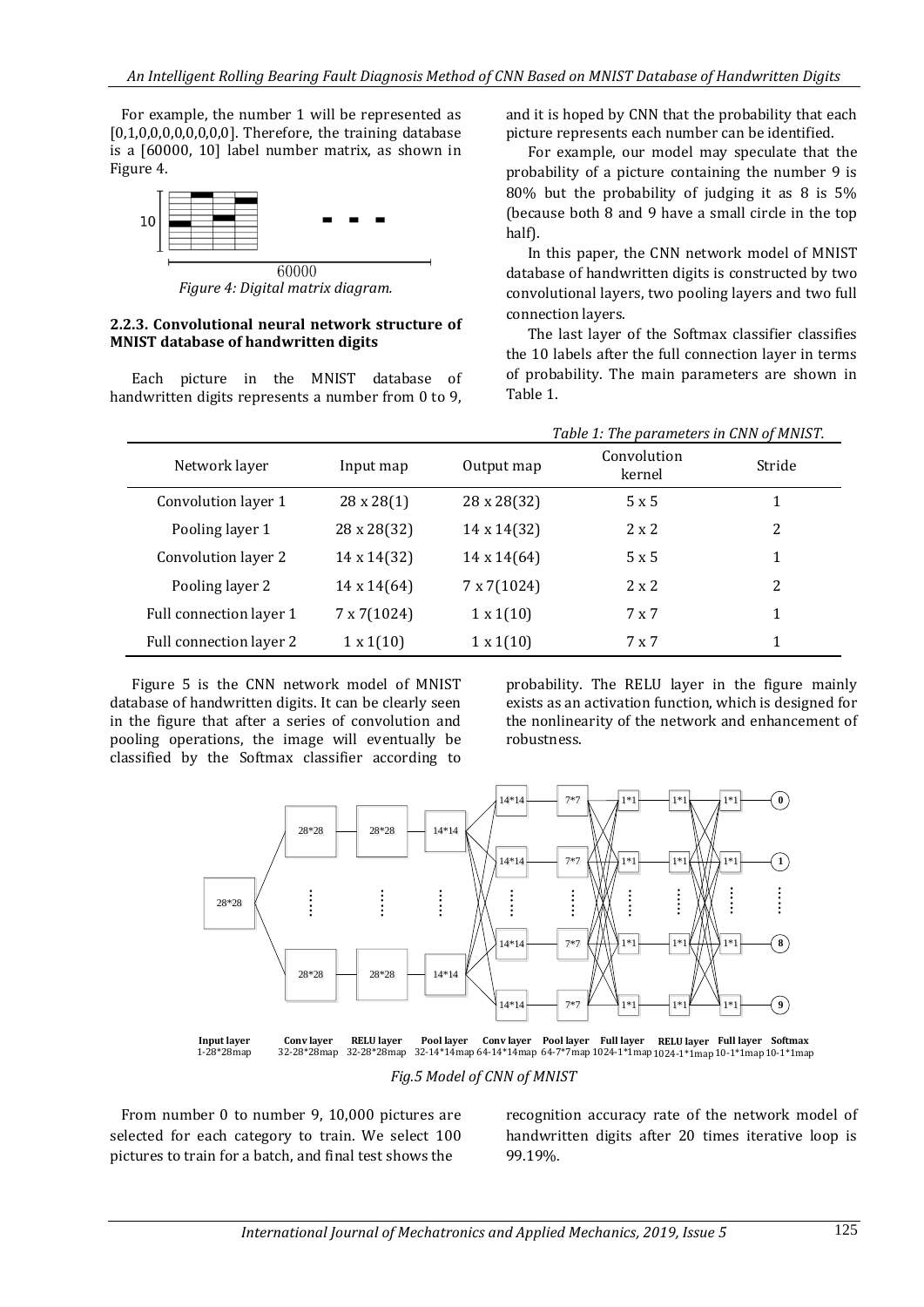#### **2.3. Network training**

The CNN training method adopts the batch sample input method. The training process is shown in Figure 6. It includes two parts, the forward propagation of the data and the backward propagation of the error [17]: First, the training parameters of the network is set and the weight of the network is initialized. The input feature map is processed by the convolution layer, pooling layer, and full connection layer and then transmitted to the output layer. The output of the former layer is the input of the next layer. Then, the error between the actual output and the expected output is backpropagated through the algorithm layer by layer [18]. The error is distributed to each layer, and then the weights and bias of the network are adjusted until it meets the convergence conditions so as to achieve supervised training of the network.



*Figure 6: CNN training process.*

# **3. Instance of Rolling Bearing Fault Diagnosis**

#### **3.1. Two-dimensional reconstruction of vibration signal**

The one-dimensional time-domain signal acquired by the sensor represents different types of faults. Since the input of the convolutional neural network is preferably two-dimensional pictures, the collected source signals are clipped in equal length, and the intercepted signals are reconstructed into two-dimensional pictures in sequence.

After the two dimensional reconstruction, the signal of different fault types formed different groups with specific fault characteristics.

In order to ensure that the fault pictures can restore the fault characteristics of the vibration signal, the vibration signal collected by the sensor is not pre-processed, and the interception is directly reconstructed into a two-dimensional picture, as shown in Figure 7. The main formula of the twodimensional reconstruction signal is as follows:

$$
P = \begin{bmatrix} x(t) & \cdots & x(t+n-1) \\ \vdots & \ddots & \vdots \\ x(t+(m-1)n) & \cdots & x(t+mn-1) \end{bmatrix}
$$

where P represents the reconstructed picture with the fault features and *x(t)* represents the collected vibration signals.



*Figure 7: Images of the vibration signals for different bear faults*

### **3.2. Data description**

The structure of the CNN used for the fault pattern recognition of the rolling bearing is similar to that of the MNIST database of handwritten digits. The bearing fault vibration signal needs to be intercepted by equal length to reconstruct the fault picture, and the number of the fault signal pictures generated is limited. In this paper, the CNN training model based on MNIST database of handwritten digits recognition is used in the rolling bearing fault experiment. Based on this network model, the fault signal pictures are diagnosed. In order to verify the validity of rolling bearing fault diagnosis method of CNN based on MNIST database of handwritten digits proposed in this paper, the open source rolling bearing fault data of Case Western Reserve University and the rolling bearing fault data collected under laboratory conditions were respectively verified by experiments.

Table 2 and Table 3 show the relevant descriptions of bearing fault data collected by the Western Reserve University and laboratory conditions.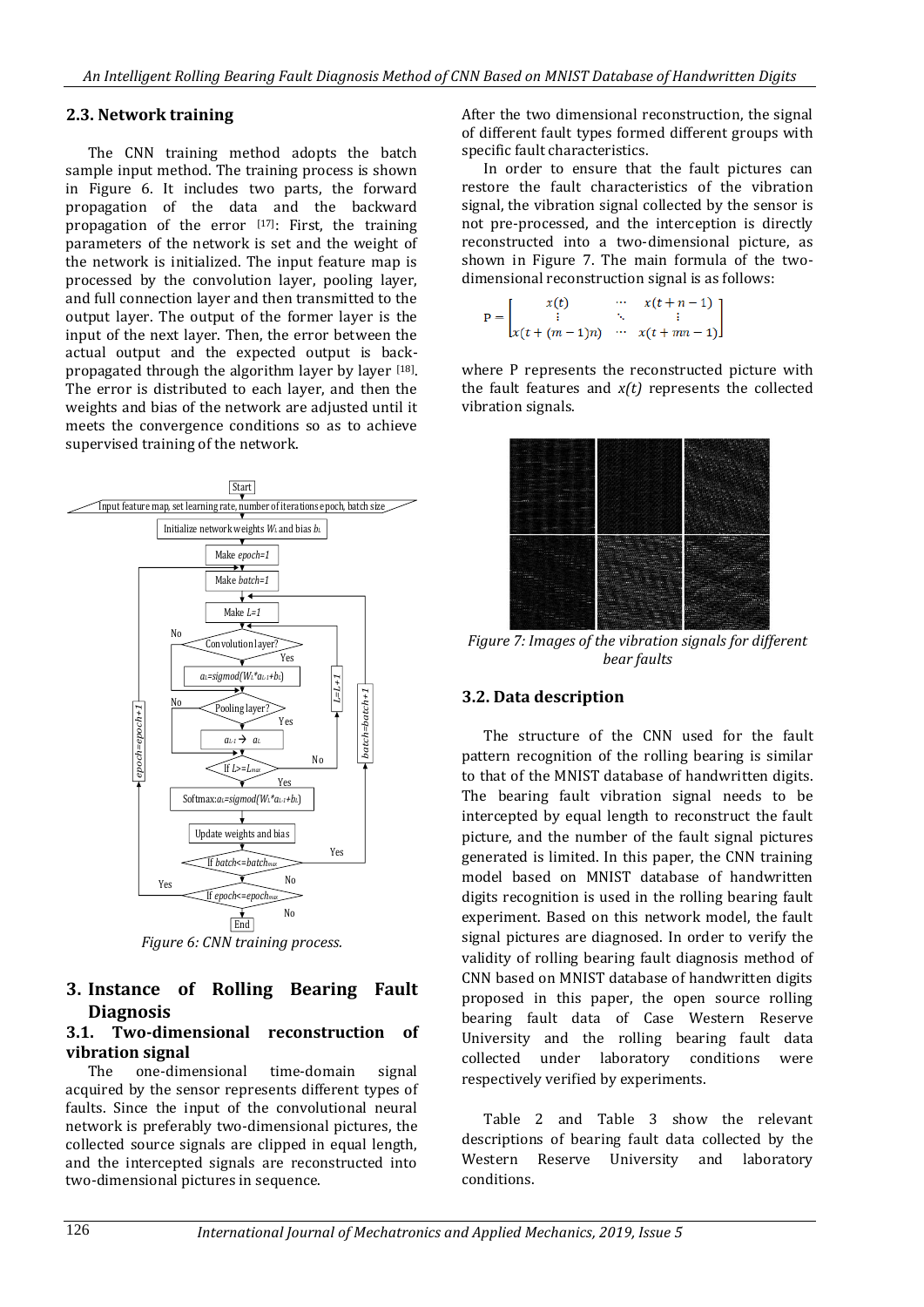|                                                                  | Table 2: Rolling bearing fault data of Case Western Reserve University |                         |                                                  |            |            |                                                 |                                                              |            |                                                        |       |
|------------------------------------------------------------------|------------------------------------------------------------------------|-------------------------|--------------------------------------------------|------------|------------|-------------------------------------------------|--------------------------------------------------------------|------------|--------------------------------------------------------|-------|
| <b>Fault location</b>                                            | N <sub>o</sub>                                                         |                         | Rolling element                                  | Inner ring |            |                                                 |                                                              | Outer ring |                                                        |       |
| Fault diameter                                                   |                                                                        | 0.007                   | 0.014                                            | 0.021      | 0.007      | 0.014                                           | 0.021                                                        | 0.007      | 0.014                                                  | 0.021 |
| Test data                                                        | 380                                                                    | 380                     | 380                                              | 380        | 380        | 380                                             | 380                                                          | 380        | 380                                                    | 380   |
| Table 3: Rolling bearing fault data under laboratory conditions. |                                                                        |                         |                                                  |            |            |                                                 |                                                              |            |                                                        |       |
| <b>Bearing</b><br>number                                         | $\mathbf{1}$                                                           |                         | 3<br>2<br>$\overline{4}$                         |            | 5          |                                                 | 6                                                            |            |                                                        |       |
| Fault type                                                       | Inner<br>ring<br>corrosion                                             | Outer ring<br>corrosion | Inner and<br>outer ring<br>compound<br>corrosion |            |            | Inner and<br>outer ring<br>compound<br>spalling | Inner ring<br>and rolling<br>element<br>compound<br>spalling |            | Outer ring and<br>rolling element<br>compound spalling |       |
| Test data                                                        | 380                                                                    | 380                     |                                                  | 380        | 380<br>380 |                                                 |                                                              | 380        |                                                        |       |

The one-dimensional vibration signals collected by the sensor are cut into one segment for each 900 data, reconstructed into a 30 x 30 two-dimensional picture, and used as an input of a convolutional neural network to perform feature extraction.

#### **3.3. Experiment setup**

The MNIST database of handwritten digits model is called. Based on the model, the fault pictures after the reconfiguration of the fault signal of the rolling bearing are input, and the input fault pictures are subjected to corresponding convolution and pooling operations. The specific parameters are as follows in Table 4. Meanwhile, the traditional BP neural network, the BP neural network optimized by particle swarm optimization and the BP neural network optimized by the genetic algorithm are compared with the rolling bearing fault diagnosis method of CNN based on MNIST database of handwritten digits set.

|                     |               |              | Table 4: Model of Civin based on fault images. |        |
|---------------------|---------------|--------------|------------------------------------------------|--------|
| Network layer       | Kernel height | Kernel width | Kernel depth                                   | Stride |
| Convolution layer 1 | 3             | 3            | 6                                              |        |
| Pooling layer 1     | 2             | 2            |                                                |        |
| Convolution layer 2 | 3             | 3            | 12                                             |        |
| Pooling layer 2     | 2             | 2            |                                                |        |
| Convolution layer 3 | 3             | 3            | 12                                             |        |

### *Table 4: Model of CNN based on fault images.*

# **3.4. Analysis of diagnosis results**

Accuracy rates for fault diagnosis of bearing fault data by BP neural network, BP neural network optimized by particle swarm optimization, wavelet energy entropy support vector machine optimized

by particle swarm optimization, support vector machine based on variational mode decomposition mutual approximation entropy, BP neural network optimized by genetic algorithm and the CNN based on MNIST database of handwritten digits proposed in the paper are shown in Table 5 and Table 6.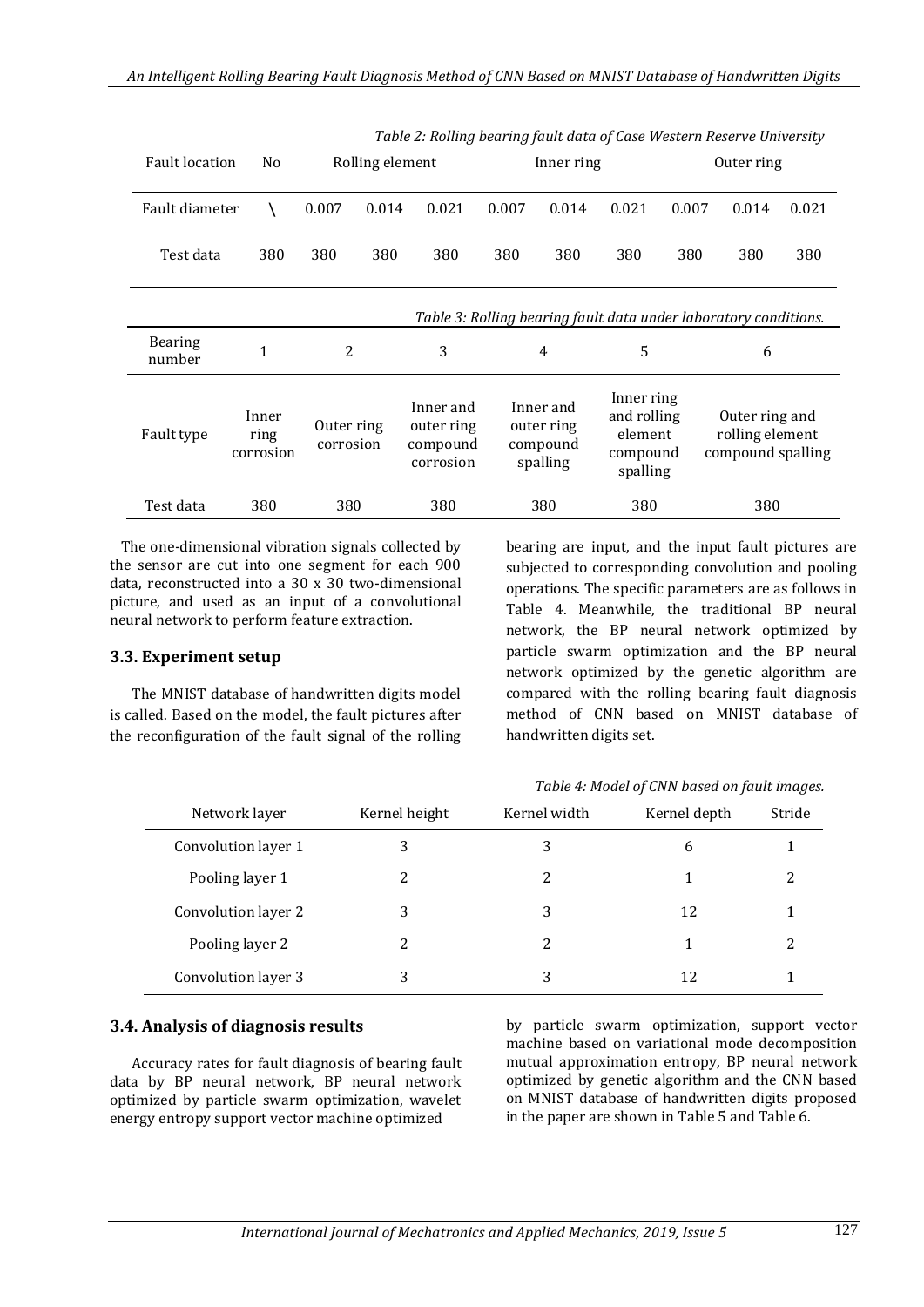| Method          | Normal state | Inner ring<br>fault | Outer ring<br>fault | Rolling<br>element fault | Average<br>diagnostic rate |
|-----------------|--------------|---------------------|---------------------|--------------------------|----------------------------|
| <b>BP</b>       | 0.8556       | 0.8487              | 0.86                | 0.7404                   | 0.8262                     |
| PSO-BP          | 0.9326       | 0.9746              | 0.9684              | 0.8465                   | 0.9305                     |
| <b>PSO-WSVM</b> | 0.9070       | 0.9390              | 0.9270              | 0.9401                   | 0.9283                     |
| VMD-CAE-SVM     | 0.9333       | 0.9667              | 0.9333              | 0.9667                   | 0.9500                     |
| $G_A-BP$        | 0.9306       | 0.9742              | 0.9702              | 0.8386                   | 0.9284                     |
| <b>CNN</b>      | 0.9912       | 0.9934              | 0.9978              | 0.9042                   | 0.9717                     |

*Table 5: Fault diagnosis results of rolling bearing of Case Western Reserve University.*

*Table 6: Fault diagnosis results of rolling bearing under laboratory conditions.*

| Method                 | Fault 1 | Fault 2 | Fault 3 | Fault 4 | Fault 5 | Fault 6 | Average diagnostic<br>rate |
|------------------------|---------|---------|---------|---------|---------|---------|----------------------------|
| <b>BP</b>              | 0.8678  | 0.8786  | 0.8682  | 0.8812  | 0.8764  | 0.8708  | 0.8738                     |
| PSO-BP                 | 0.9425  | 0.9408  | 0.9426  | 0.9388  | 0.9512  | 0.9448  | 0.9435                     |
| PSO-<br><b>WAVM</b>    | 0.8801  | 0.8612  | 0.8421  | 0.9270  | 0.8911  | 0.8735  | 0.8792                     |
| VMD-CAE-<br><b>SVM</b> | 0.9367  | 0.9583  | 0.9324  | 0.9101  | 0.9023  | 0.9093  | 0.9249                     |
| GA-BP                  | 0.9312  | 0.9514  | 0.9402  | 0.9468  | 0.9502  | 0.9426  | 0.9437                     |
| <b>CNN</b>             | 0.9896  | 0.9912  | 0.9932  | 0.9944  | 0.9968  | 0.9942  | 0.9932                     |

Table 5 is an analysis result of the diagnosis of the open-source rolling bearing fault data by Western Reserve University. It can be seen from the table that the accuracy of the diagnosis of the rolling bearing in the normal state, the inner ring fault and the outer ring fault is significantly greater than that of the rolling element fault.

The error here is mainly due to the influence of the position deviation when the sensor acquires the signal. At the same time, it can be found through comparison that the BP neural network optimized by the particle swarm algorithm and genetic algorithm has greatly improved the diagnostic rate compared with the traditional BP neural network.

This is mainly because the increase of the algorithm optimizes the input eigenvalues and greatly improves the convergence ability of the BP network.

However, no matter it is a neural network optimized by the particle swarm optimization or a

neural network optimized by genetic algorithm, the input values are all calculated manually and the calculation efficiency is low.

When a large sample is used, the feature value calculation will take more than half of the time.

Moreover, since the eigenvalues are calculated manually, errors cannot be avoided, and even errors will surely affect the diagnostic rate of the method. The fault diagnosis method of CNN based on MNIST database of handwritten digits directly reconstructs the original vibration signal for two-dimensional pictures instead of calculating manually.

The reconstructed fault signal pictures are used as the input layer of the CNN network to make a diagnosis. The fault diagnosis method of CNN based on the MNIST database of handwritten digits not only has high diagnostic efficiency, but also has a much higher diagnostic rate than traditional neural network methods.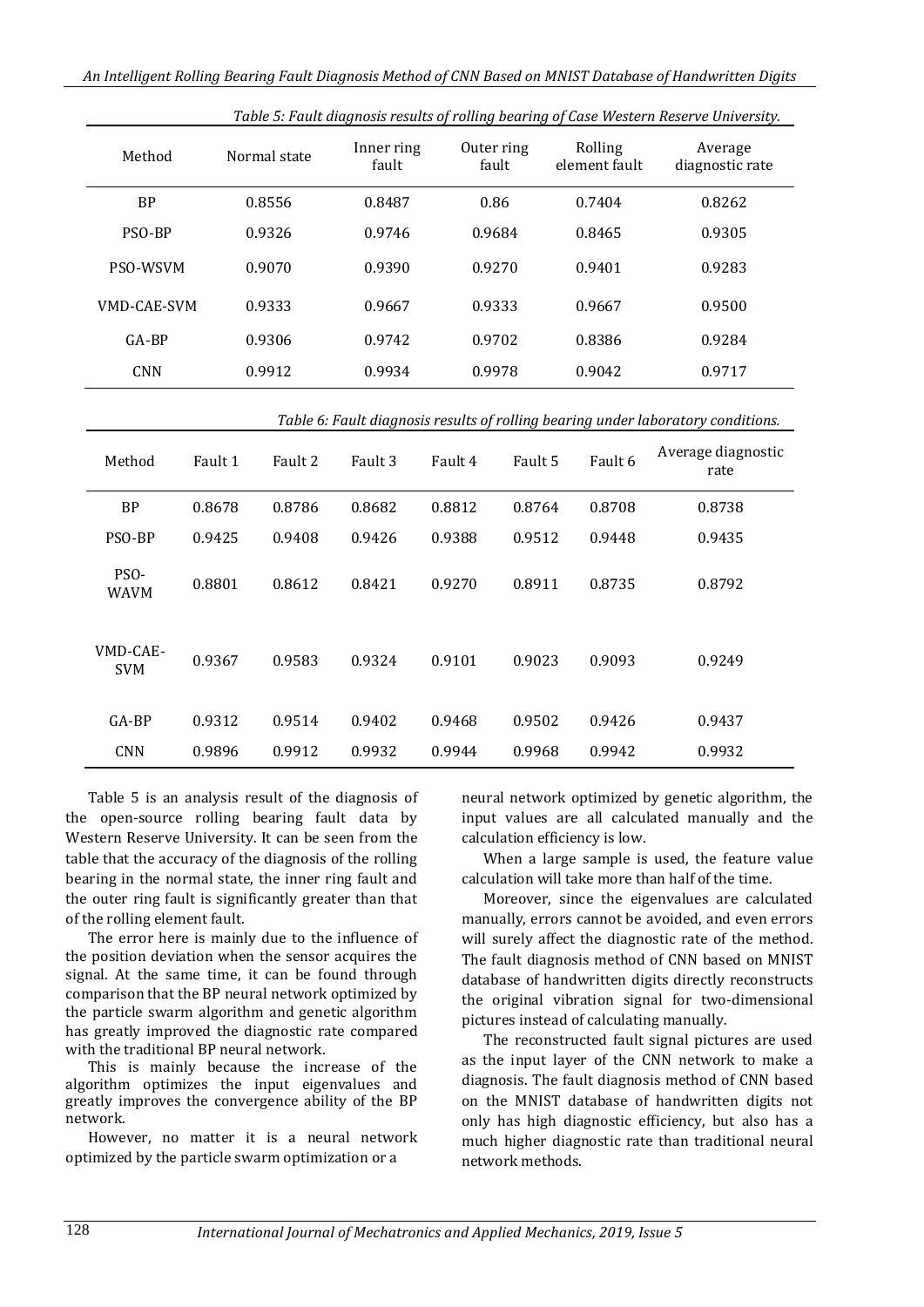The accuracy of the fault signals collected under the laboratory condition shown in Table 6 also reflects that the rolling bearing fault diagnosis method of CNN based on MNIST database of handwritten digits is obviously higher than other kinds of fault diagnosis methods based on traditional neural networks. Because convolutional neural networks generally have large data sets, a normally trained convolutional neural network will require tens of thousands of pictures as a training set.

When the continuous vibration signal data is not sufficient to create a training set, other models that have been trained for migration learning shall be used, but not all models can be used for migration learning. Generally speaking it is necessary to finetune the model so that the model can adapt to the objects that need to be identified. If you can collect enough continuous fault vibration signals to make a data set, you can use the fault signal pictures to do the training for fault diagnosis. The pictures can be rotated, stretched, cut, and other treatments to enhance the robustness of the CNN model.

### **4. Conclusions**

In this paper, the rolling bearing fault diagnosis method of CNN based on MNIST database of handwritten digits is used. The one-dimensional vibration signal collected by the sensor is intercepted and reconstructed into two-dimensional fault images and input into the convolutional neural network. Finally, the open source bearing data of Western Reserve University and the bearing failure data collected under the laboratory conditions are respectively tested, and the experimental results are compared with several fault diagnosis methods based on traditional BP neural networks. The following conclusions are obtained:

- (1) The rolling bearing fault diagnosis method of CNN based on MNIST database of handwritten digits can effectively identify the failure mode of rolling bearing, and the accuracy of diagnosis is obviously higher than other methods based on traditional neural network.
- (2) The rolling bearing fault diagnosis method of CNN based on MNIST database of handwritten digits does not need to calculate the eigenvalue manually, which can effectively improve the efficiency of diagnosis.
- (3) By optimizing and improving the structure parameters and training parameters of CNN, the correct recognition rate of faults and the stability of recognition performance can be effectively improved.

# **Acknowledgments**

The research is funded partially by the National Key Research and Development Program of China (2016YFD0701103), Key Research and Development Program of Jiangsu Province (BE2018127).

### **Competing Interests**

The authors declare that there are no competing interests regarding the publication of this paper.

### **References**

- [1] SHI Kunju, LIU Shulin, JIANG Chao, ZHANG Hongli. Rolling Bearing Feature Frequency Extraction using Extreme Average Envelope Decomposition [J]. Chinese Journal of Mechanical Engineering, 2016, 29(05):1029- 1036.
- [2] Peng Wang. Fault diagnosis method of rolling bearing based on A(dB) value[A]. Wuhan Zhicheng Times Cultural Development Co., Ltd. Proceedings of 2017 International Conference on Advances in Materials, Machinery, Electrical Engineering(AMMEE 2017)[C].Wuhan Zhicheng Times Cultural Development Co., Ltd:,2017:5.
- [3] LI Min, YANG Jianhong, WANG Xiaojing. Fault Feature Extraction of Rolling Bearing Based on an Improved Cyclical Spectrum Density Method [J]. Chinese Journal of Mechanical Engineering, 2015, 28(06): 1240-1247.
- [4] Yang Yu, Yu Dejie, Cheng Junsheng. Fault Diagnosis Method of Rolling Bearing Based on HILBERT Marginal Spectrum [J]. Journal of Vibration and Shock, 2005, 24(1): 70-72
- [5] Zhao Zhihong, Yang Shaopu. A bearing fault diagnosis method based on sample entropy [J]. Journal of Vibration and Shock, 2012, 31(6): 136-140
- [6] Feng Fuzhou, Rao Guoqiang, Si Aiwei. Research on permutation entropy algorithm and its application in vibration signal mutation detection [J]. Journal of Vibration Engineering, 2012, 25(2): 221-224.
- [7] RUQIANG YAN, YONGBIN LIU, ROBERT X. GAO. Permutation entropy: A nonlinear statistical measure for status characterization of rotary machines [J]. Mechanical Systems and Signal Processing, 2011, 29: 474- 484
- [8] SUN J, CAO W F, XU Z B. Learning a convolutional neural network for non-uniform motion blur removal [J]. CVPR 2015, 2015  $10(5)$ : 48 - 56.
- [9] ABDEL-HAMID O, MOHAMED A R, JIANG H. Convolutional neural networks for speech recognition [J]. IEEE /ACM Transactions on Audio, Speech, and Language Processing, 2014,  $22(10): 1533 - 1545.$